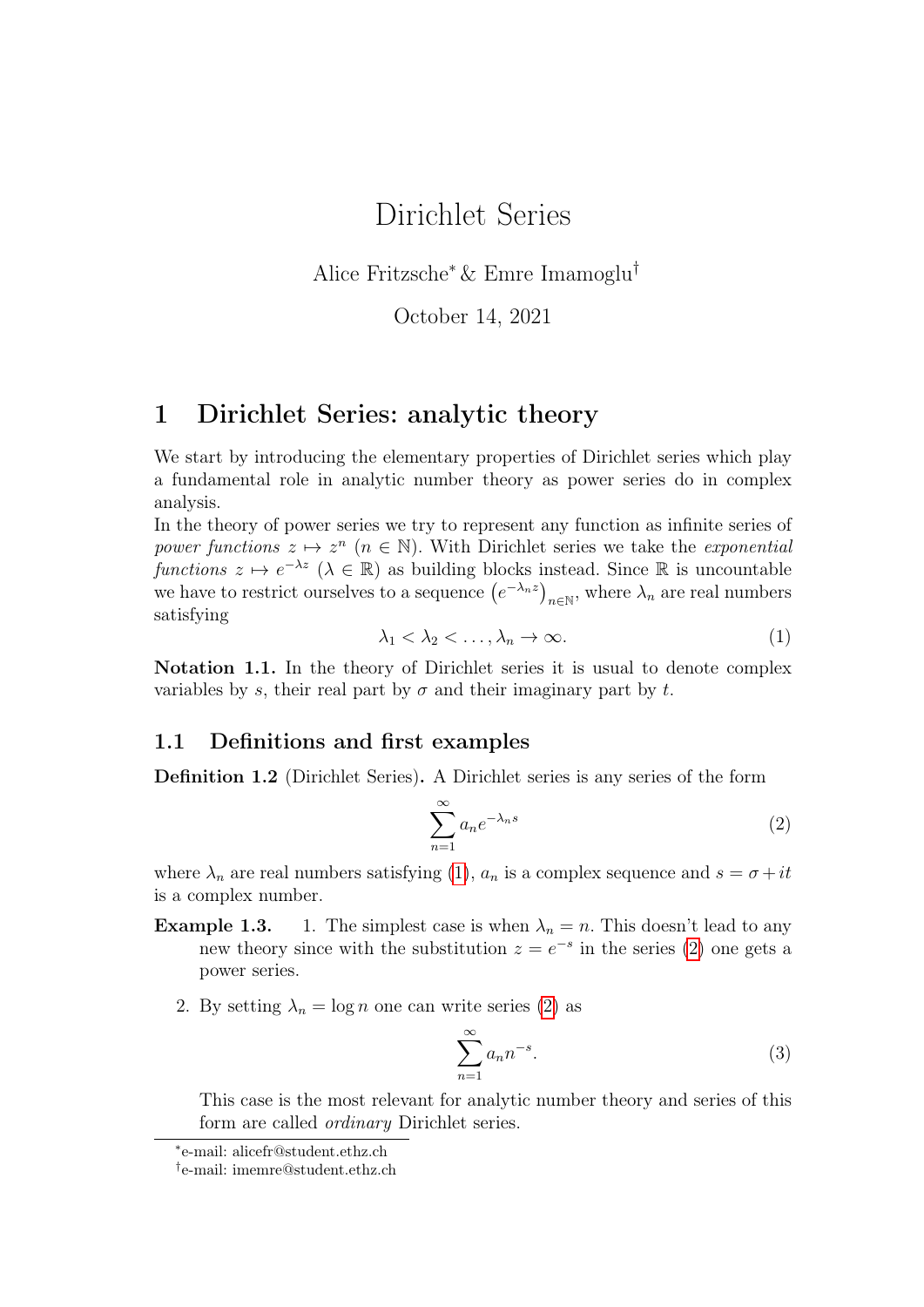#### 1.2 Abscissa of convergence

For power series  $p(z) = \sum_{n=0}^{\infty} a_n z^n$  we know that there is a non-negative real number R (radius of convergence) such that  $p(z)$  converges for all z with  $|z| < R$ and diverges for all z with  $|z| > R$ .

The following theorem gives us a similar statement for Dirichlet series.

Theorem 1.4 (Abscissa of convergence). If the Dirichlet series converges for  $s = s_0$ , then it converges uniformly on compact sets for all s with  $\text{Re}(s) > \text{Re}(s_0)$ . Therefore, there exists a real number  $\sigma_0$ , such that the series [\(2\)](#page-0-1) converges for every s with  $\sigma > \sigma_0$  and diverges for every s with  $\sigma < \sigma_0$ . Moreover, the function

$$
f(s) = \sum_{n=1}^{\infty} a_n e^{-\lambda_n s} \tag{4}
$$

defined for  $\sigma > \sigma_0$  is holomorphic, and its derivatives are given by

<span id="page-1-2"></span>
$$
f^{(k)}(s) = (-1)^k \sum_{n=1}^{\infty} \lambda_n^k a_n e^{-\lambda_n s}
$$
 (5)

and converge for  $\sigma > \sigma_0$ .

**Definition 1.5.** The number  $\sigma_0$  on the previous theorem is the abscissa of convergence of the Dirichlet series.

Notation 1.6. In order to lighten our proof we introduce the following notation:

<span id="page-1-3"></span>
$$
A(N) = \sum_{n=1}^{N} a_n, \qquad A(M, N) = \sum_{n=M}^{N} a_n \text{ for } N \ge M, \qquad A(M, M - 1) = 0. \tag{6}
$$

Proof. We consider only the case of ordinary Dirichlet series which is the one of greatest interest to us. In particular, we prove that for  $\epsilon > 0$  the Dirichlet series converges uniformly on the domain defined by

$$
|\arg(s - s_0)| \le \frac{\pi}{2} - \epsilon < \frac{\pi}{2}.\tag{7}
$$

This is a slightly stronger statement, since every compact set in  $\{s : \sigma > \sigma_0\}$  is contained in such an angle.

Moreover, by replacing s with  $s + s_0$  and  $a_n$  with  $a_n n^{-s}$  we can assume  $s_0 = 0$ . Then the series  $\sum_{n=1}^{\infty} a_n$  converges by assumption, and by the Cauchy criterion we get that for every  $\epsilon > 0$  there exists  $N_0 \in \mathbb{N}$  such that  $|A(M, N)| < \epsilon$  for every  $N > M \ge N_0$ . In particular, for every  $\epsilon > 0$  and  $s \in \mathbb{C}$  with  $\text{Re}(s) > 0$  we can choose  $N_0$  such that for all  $N \geq M \geq N_0$  we have

<span id="page-1-1"></span>
$$
|A(M,N)| < \frac{\epsilon}{\frac{|s|}{\sigma} + 1}.\tag{8}
$$

With the help of the Abel's summation formula<sup>[1](#page-1-0)</sup> we get for  $N > M > N_0$  and two complex valued sequences  $(a_n)_{n\in\mathbb{N}}$  and  $(b_n)_{n\in\mathbb{N}}$  that

<span id="page-1-0"></span><sup>&</sup>lt;sup>1</sup>The first equality below is the so called Abel's summation formula. A proof can be found in Dirichletreihen im Komplexen by Dominik Wrazidlo.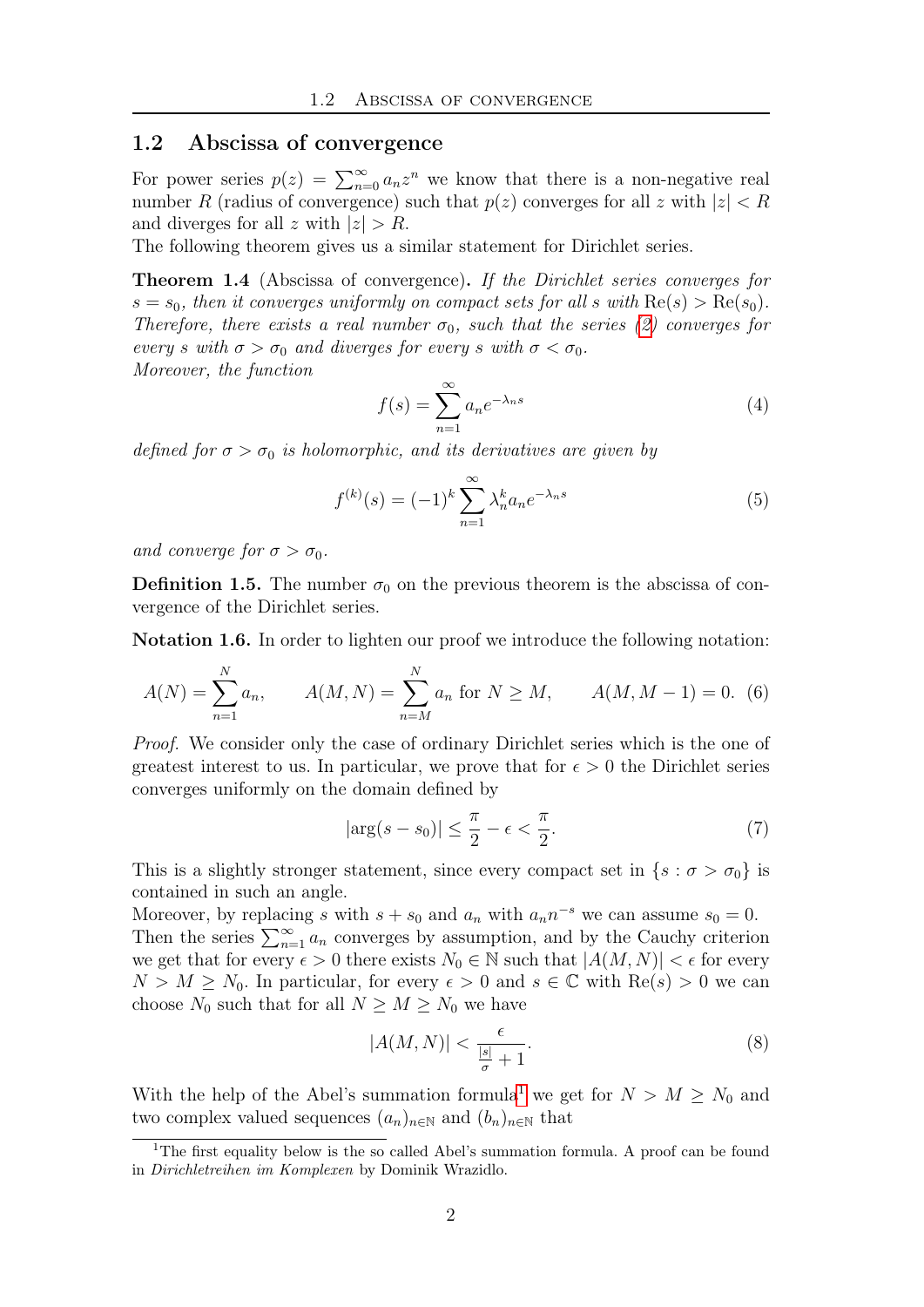$$
\sum_{n=M}^{N} a_n b_n = (A(N)b_{N+1} - A(M-1)b_M) - \sum_{n=M}^{N} A(n)(b_{n+1} - b_n)
$$
  
=  $A(0, N)b_{N+1} - A(0, M-1)b_M + \sum_{n=M}^{N} [A(0, M-1) + A(M, n)](b_n - b_{n+1})$   
=  $A(0, M-1) \left[ \sum_{n=M}^{N} (b_n - b_{n+1}) - b_M \right] + A(0, N)b_{N+1} + \sum_{n=M}^{N} A(M, n)(b_n - b_{n+1})$   
=  $b_{N+1}(A(0, N) - A(0, M-1)) + \sum_{n=M}^{N} A(M, n)(b_n - b_{n+1})$   
=  $A(M, N)b_{N+1} + \sum_{n=M}^{N-1} A(M, n)(b_n - b_{n+1}) + A(M, N)(b_N - b_{N+1})$   
=  $\sum_{n=M}^{N-1} A(M, n)(b_n - b_{n+1}) + A(M, N)b_N.$ 

Applying this to  $S(M, N) \coloneqq \sum_{n=M}^{N} a_n n^{-s}$  gives us

$$
S(M, N) = \sum_{n=M}^{N} a_n n^{-s} = \sum_{n=M}^{N-1} A(M, n) (n^{-s} - (n+1)^{-s}) + A(M, N) N^{-s}.
$$

Moreover, we have

$$
|n^{-s} - (n+1)^{-s}| = \left| s \int_{\log(n)}^{\log(n+1)} e^{-su} du \right| \le |s| \int_{\log(n)}^{\log(n+1)} |e^{-su}| du
$$
  
=  $|s| \int_{\log(n)}^{\log(n+1)} e^{-\sigma u} du = \frac{|s|}{\sigma} (n^{-\sigma} - (n+1)^{-\sigma}).$ 

Finally, for all  $N\geq M\geq N_0$  and  $\sigma>0$  it holds

$$
|S(M, N)| \leq \sum_{n=M}^{N-1} |A(M, n)| |n^{-s} - (n+1)^{-s}| + |A(M, N)| |N^{-s}|
$$
  

$$
\leq \frac{\epsilon}{\frac{|s|}{\sigma} + 1} \left[ \sum_{n=M}^{N-1} |n^{-s} - (n+1)^{-s}| + 1 \right]
$$
  

$$
\leq \frac{\epsilon}{\frac{|s|}{\sigma} + 1} \left[ \frac{|s|}{\sigma} (M^{-\sigma} - N^{-\sigma}) + 1 \right]
$$
  

$$
\leq \frac{\epsilon}{\frac{|s|}{\sigma} + 1} \left[ \frac{|s|}{\sigma} + 1 \right] = \epsilon.
$$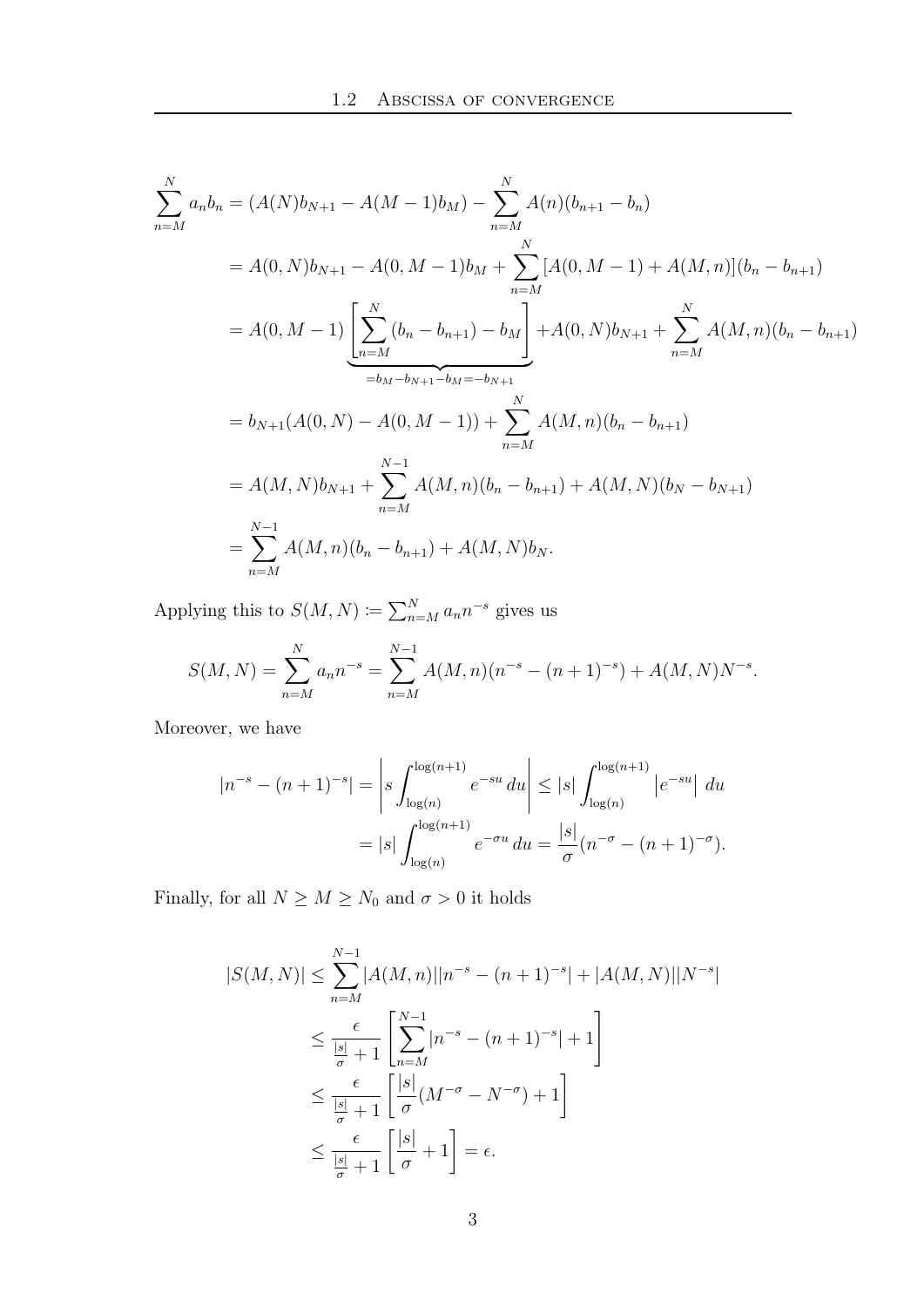Note that  $N_0$  in [\(8\)](#page-1-1) does depend on s, to get uniform convergence we need to get rid of this dependence. To do so, let s be such that  $|\arg(s)| \leq \frac{\pi}{2} - \epsilon < \frac{\pi}{2}$  and consider a representation in polar coordinates  $s = re^{i\phi}$ , then  $-(\frac{\pi}{2} - \epsilon) \leq \phi \leq \frac{\pi}{2} - \epsilon$ . We get

$$
\frac{|s|}{\sigma} = \frac{|r||e^{i\phi}|}{\text{Re}(re^{i\phi})} = \frac{r}{r\cos\phi} \le \frac{1}{\cos(\frac{\pi}{2} - \epsilon)} = C
$$

and thus  $\frac{|s|}{\sigma}$  is bounded by a constant independent of s. We may pick  $N_0$  so that  $|A(M, N)| \leq \frac{\epsilon}{C+1}$  in [\(8\)](#page-1-1). This proves uniform convergence on every compact set in  $\{s : \sigma > \sigma_0\}$ . Now it is also clear that there exists  $\sigma_0 \in \mathbb{R}$  with the desired properties.

Moreover, since the partial sums  $(S_N)_{N \geq 1} = \left(\sum_{n=1}^N a_n n^{-s}\right)$ are holomorphic  $N\geq 1$ and converge locally uniformly, by the theorem of Weierstrass we get that the limit function  $f(s) = \sum_{n=1}^{\infty} a_n n^{-s}$  is also holomorphic. We can therefore differentiate every term of the series to get the derivatives of  $f(s)$  given by  $(5)$ .

Analogous as for power series, there is a formula depending on the coefficients  $a_n$ for the abscissa of convergence.

**Theorem 1.7** (Formula Abscissa). Let  $\sum_{n=1}^{\infty} a_n e^{-\lambda_n s}$  be a Dirichlet series such that  $\sum_{n=1}^{\infty} a_n$  diverges. Then the abscissa of convergence is given by

$$
\sigma_0 = \limsup_{N \to \infty} \frac{\log |A(N)|}{\lambda_N},\tag{9}
$$

 $\Box$ 

where  $A(N)$  is the sum of the coefficients defined in [\(6\)](#page-1-3).

**Remark 1.8.** The theorem still holds when  $\sum_{n=1}^{\infty} a_n$  converges, one needs to substitute  $A(N)$  with  $\sum_{n=N}^{\infty} a_n$ .

Example 1.9. 1. The Riemann Zeta function

<span id="page-3-1"></span>
$$
\zeta(s) = 1 + \frac{1}{2^s} + \frac{1}{3^s} + \dots \tag{10}
$$

is a Dirichlet series with  $a_n = 1$ ,  $\lambda_n = \log n$ ,  $A(N) = N$ . Thus,

$$
\sigma_0 = \limsup_{N \to \infty} \frac{\log |A(N)|}{\lambda_N} = \limsup_{N \to \infty} \frac{\log N}{\log N} = 1
$$

and the series converges for  $\sigma > 1$  and diverges for  $\sigma < 1$ .

2. Let

<span id="page-3-0"></span>
$$
\psi(s) = 1 - \frac{1}{2^s} + \frac{1}{3^s} - \dots \tag{11}
$$

Here  $a_n = (-1)^{n-1}$ ,  $\lambda_n = \log n$ ,  $A(N)$  is equal 1 for N odd and equal 0 for N even. Thus,

$$
\sigma_0 = \limsup_{N \to \infty} \frac{\log 1}{\log N} = 0
$$

and the series converges for  $\sigma > 0$  and diverges for  $\sigma < 0$ .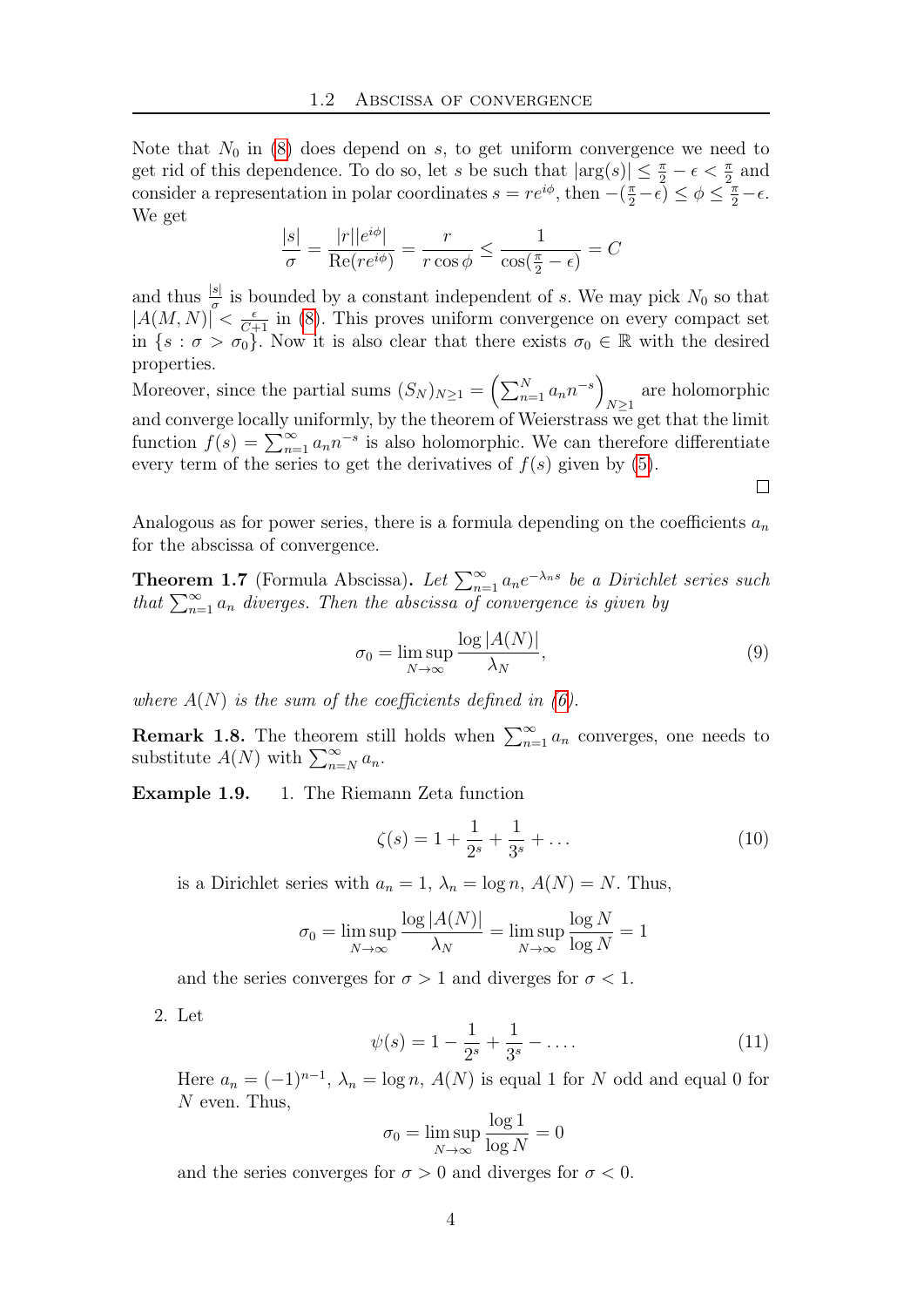These examples show a big difference between the theory of (ordinary) Dirichlet series and that of power series. For power series the two series  $\sum_{n=0}^{\infty} a_n z^n$  and  $\sum_{n=0}^{\infty} |a_n| z^n$  have the same radius of convergence which means that they converge absolutely in the interior of the disk of radius  $R$ . On the other hand, the Dirichlet series [\(11\)](#page-3-0) converges for  $\sigma > 0$  and the corresponding series with positive sign [\(10\)](#page-3-1) converges only for  $\sigma > 1$ , thus, not absolutely.

**Theorem 1.10.** Let  $\sum_{n=1}^{\infty} a_n n^{-s}$  be an ordinary Dirichlet series with abscissa of convergence  $\sigma_0$  and let  $\sigma_1 \geq \sigma_0$ ) be the abscissa of convergence of  $\sum_{n=1}^{\infty} |a_n| n^{-s}$ . Then

$$
\sigma_1 \le \sigma_0 + 1.
$$

Remark 1.11. This theorem only holds for ordinary Dirichlet series: for example the Dirichlet series  $\sum_{n=2}^{\infty}$  $\frac{(-1)^n}{\sqrt{n}}(\log n)^{-s}$  converges for all s but does not converge absolutely for any s.

### 1.3 Landau's theorem and uniqueness of the coefficients

There is an even more important difference between Dirichlet series and power series. We know that the radius of convergence for power series is also given by the absolute value of the smallest singularity. For Dirichlet series only in a special case we can conclude the existence of a singularity from the abscissa of convergence.

**Theorem 1.12** (Landau). Let  $\sum_{n=1}^{\infty} a_n n^{-s}$  be an ordinary Dirichlet series with abscissa of convergence  $\sigma_0$  and non-negative real coefficients. Then the function defined by

$$
f(s) = \sum_{n=1}^{\infty} a_n n^{-s} \qquad (\sigma > \sigma_0)
$$

has a singularity at  $s = \sigma_0$ .

*Proof.* Without loss of generality, let  $\sigma_0 = 0$  and assume that  $f(s)$  is holomorphic at  $s = 0$ . Then it would also be holomorphic on a disk of radius  $\epsilon$  around 0 and, consequently, have a Taylor expansion around  $s = 1$  with radius of convergence strictly greater than 1. For a suitable  $\delta > 0$  one has that the series  $\sum_{k=0}^{\infty}$  $(-\delta-1)^k$  $\frac{f(-1)^k}{k!} f^{(k)}(1)$  is convergent and equal to  $f(-\delta)$ . On other hand, by [\(5\)](#page-1-2) we have

$$
\sum_{k=0}^{\infty} \frac{(-\delta - 1)^k}{k!} f^{(k)}(1) = \sum_{k=0}^{\infty} \frac{(-\delta - 1)^k}{k!} \sum_{n=1}^{\infty} \frac{(\log n)^k}{n} a_n
$$

$$
= \sum_{n=1}^{\infty} \frac{a_n}{n} \sum_{k=0}^{\infty} \frac{(1+\delta)^k (\log n)^k}{k!}
$$

$$
= \sum_{n=1}^{\infty} \frac{a_n}{n} e^{(1+\delta) \log n} = \sum_{n=1}^{\infty} a_n n^{\delta}.
$$

In the second equality we used absolute convergence of the series since  $a_n > 0$ . We thus have that  $\sum_{n=1}^{\infty} a_n n^{\delta}$  converges which contradicts our assumption  $\sigma_0 = 0$ .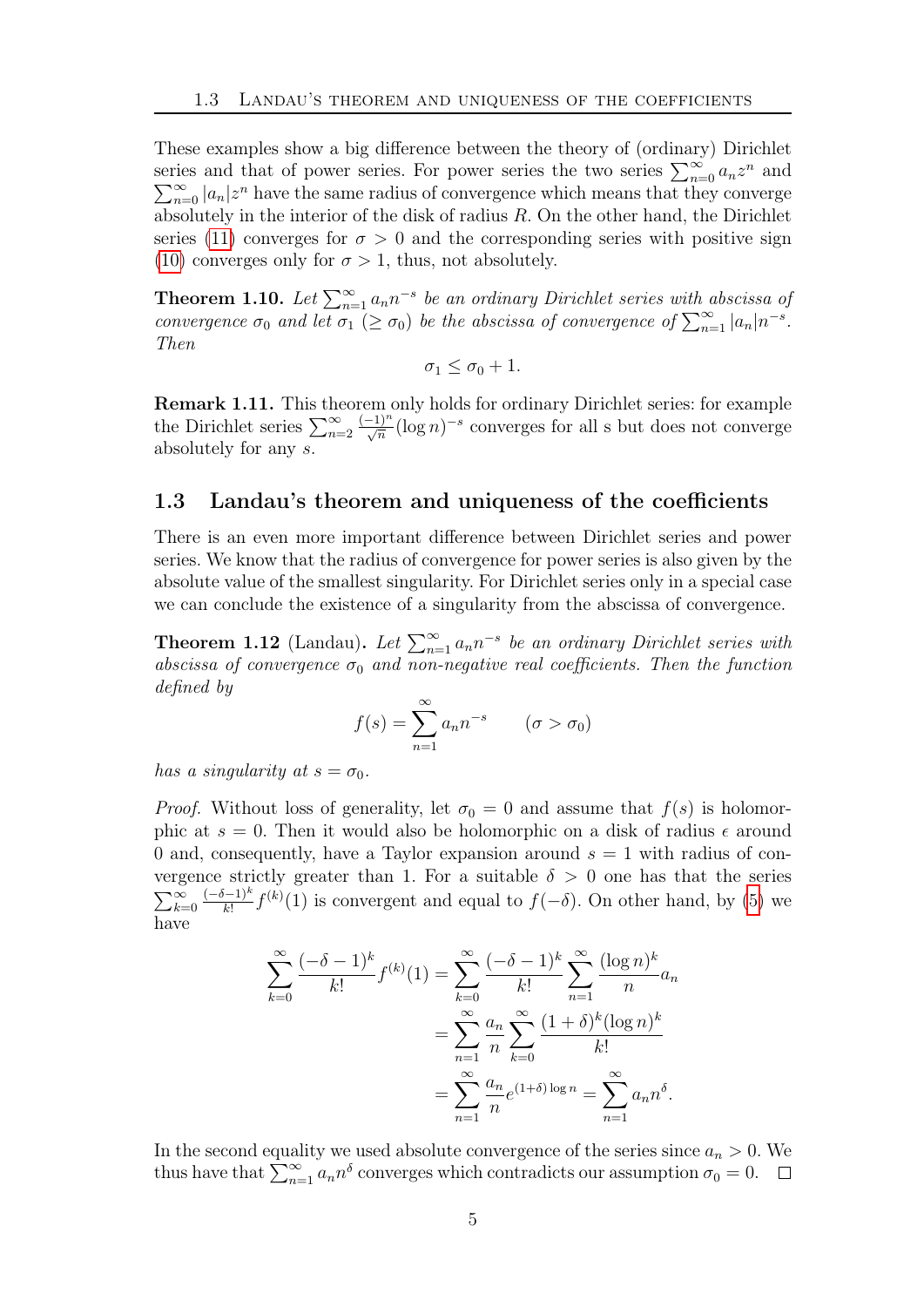We conclude with a simple theorem about the uniqueness of the coefficients.

**Theorem 1.13** (uniqueness of coefficients). Let  $\sum_{n=1}^{\infty} a_n e^{-\lambda_n s}$  and  $\sum_{n=1}^{\infty} b_n e^{-\lambda_n s}$ be two Dirichlet series which converge in an open domain of  $\mathbb C$  and where they define the same function. Then we have  $a_n = b_n$  for every n.

*Proof.* Assume by contradiction that the statement is false and let  $m$  be the smallest index such that  $a_m \neq b_m$ . For  $\sigma$  sufficiently large we get

$$
0 = e^{\lambda_m \sigma} \left( \sum_{n=1}^{\infty} a_n e^{-\lambda_n \sigma} - \sum_{n=1}^{\infty} b_n e^{-\lambda_n \sigma} \right) = a_m - b_m + \sum_{n=m+1}^{\infty} (a_n - b_n) e^{-(\lambda_n - \lambda_m) \sigma}.
$$

The coefficients of the series go to 0 as  $\sigma \to \infty$  since  $\lambda_n - \lambda_m > 0$ . Therefore, by uniform convergence the entire sum vanishes and this contradicts  $a_m \neq b_m$ .  $\Box$ 

## 2 Dirichlet Series: formal properties

#### 2.1 Dirichlet product

We start by recalling the Cauchy product of two power series. Let

$$
f(x) = \sum_{m=0}^{\infty} a_m x^m, \ g(x) = \sum_{n=0}^{\infty} b_n x^n
$$

be two such power series. Then their product is the power series

$$
h(x) = \sum_{k=0}^{\infty} c_k x^k
$$

where

$$
c_k = \sum_{m+n=k} a_m b_n.
$$

We can generalise the Cauchy product to the Dirichlet series as follows: Let

$$
\sum_{m=1}^{\infty} a_m e^{-\lambda_m s} \text{ and } \sum_{n=1}^{\infty} b_n e^{-\mu_n s}
$$

be two Dirichlet series. Then their product is  $\sum c_N e^{-\nu_N s}$  where

$$
c_N = \sum_{\lambda_m + \mu_n = \nu_N} a_m b_n
$$

Now, for the rest of the talk, we will restrict ourselves to case where  $\lambda_m = \log(m)$ and  $\mu_n = log(n)$ , so that we have ordinary Dirichlet series. Then  $\nu_N = log(N)$ and we obtain

$$
c_N = \sum_{mn=N} a_m b_n = \sum_{d|N} a_d b_{\frac{N}{d}}
$$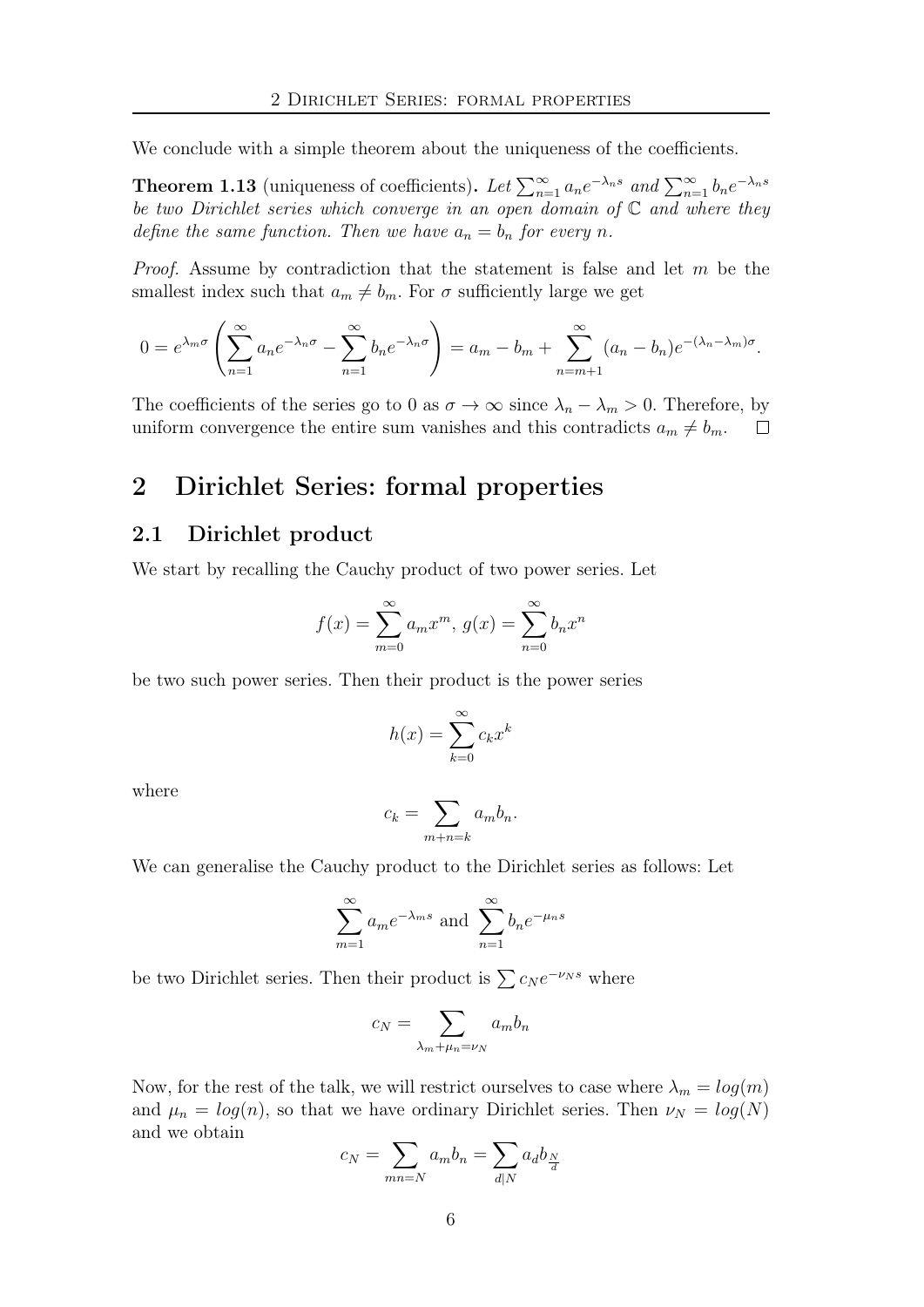For this section, we won't worry about convergence, but only remark that the product of two absolutely convergent Dirichlet series, f and g is absolutely convergent. In fact, if f is absolutely convergent and g is convergent, then  $fg$  is convergent. For a proof, see "The General Theory of Dirichlet Series", by G.H. Hardy and M. Riesz (Theorem 53 and 54). We now give some examples.

**Example 2.1.** 1. Let  $d(n)$  denote the number of divisors of n and let

$$
\zeta(s) = \sum_{n=1}^{\infty} \frac{1}{n^s}.
$$

Then

$$
\zeta(s)\zeta(s) = \sum_{n=1}^{\infty} \left(\sum_{d|n} 1 \cdot 1\right) n^{-s} = \sum_{n=1}^{\infty} d(n) n^{-s}
$$

2. Let

$$
\sigma_k(n) = \sum_{d|n} d^k
$$

be the sum of the  $k$ 'th power of divisors of n. Then

$$
\zeta(s)\zeta(s-k) = \sum_{n=1}^{\infty} \frac{1}{n^s} \sum_{m=1}^{\infty} \frac{m^k}{m^s} = \sum_{N=1}^{\infty} c_N N^{-s},
$$

where

$$
c_N = \sum_{d|N} d^k = \sigma_k(N).
$$

We note that both these functions satisfy a multiplicative property.

**Definition 2.2.** A function  $f : \mathbb{N} \longrightarrow \mathbb{C}$  is multiplicative if  $f(mn) = f(m)f(n) \forall m, n$ such that  $(m, n) = 1$ . The function f is said to be completely multiplicative when

$$
f(mn) = f(m)f(n) \,\forall m, n \in \mathbb{N}.
$$

Note that for any multiplicative function f, we always have  $f(1) = 1$ , since  $f(1) = f(1 \cdot 1) = f(1) f(1) = (f(1))^2$ . Moreover, if  $f(1) = 0$ , then the function f is the zero function.

We also have that  $f(n) = f(p_1^{r_1})...f(p_k^{r_k})$  for  $n = p_1^{r_1}...p_k^{r_k}$ .

Now, in the region of absolute convergence, using the fundamental theorem of arithmetic, we can prove

**Theorem 2.3.** Let  $\sum f(n)n^{-s}$  be an absolutely converging Dirichlet series for  $\sigma > \sigma_a$ , where  $\sigma_a$  is the abscissa of convergence. If f is multiplicative, then we have

$$
\sum_{n=1}^{\infty} \frac{f(n)}{n^s} = \prod_p \left( 1 + \frac{f(p)}{p^s} + \frac{f(p^2)}{p^{2s}} + \dots \right)
$$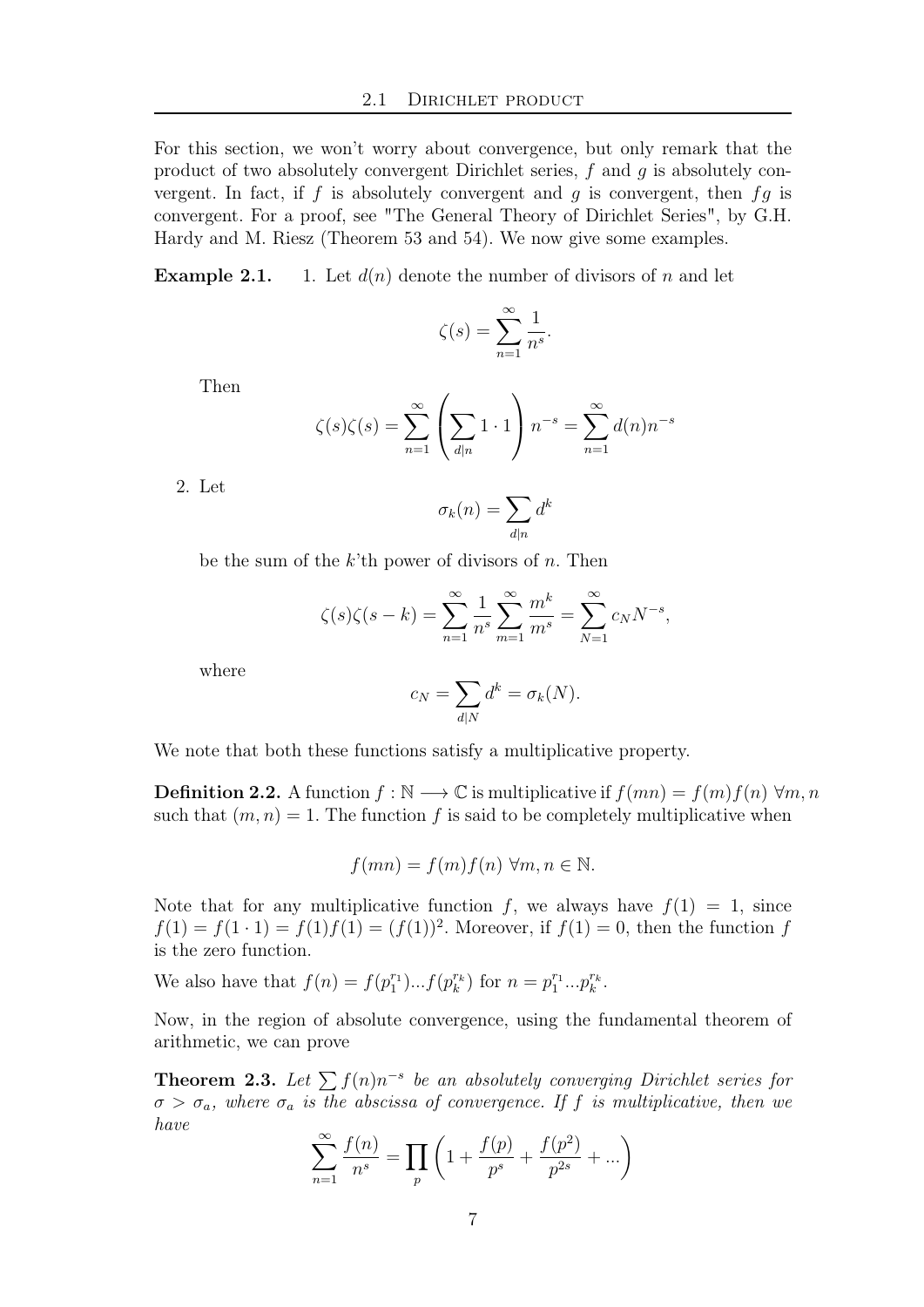for  $\sigma > \sigma_a$ . For f completely multiplicative, we have

$$
\sum_{n=1}^{\infty} \frac{f(n)}{n^s} = \prod_{p} \frac{1}{1 - f(p)p^{-s}}
$$

if  $\sigma > \sigma_a$ 

*Proof.* This will follow from Theorem 2.4 by taking  $g(n) = \frac{f(n)}{n^s}$ 

**Theorem 2.4.** Let  $g(n)$  be a multiplicative arithmetical function such that the series  $\sum g(n)$  is absolutely convergent. Then we can express the sum of the series as an absolutely convergent infinite product, namely

<span id="page-7-0"></span>
$$
\sum_{n=1}^{\infty} g(n) = \prod_{p} (1 + g(p) + g(p^2) + \ldots). \tag{12}
$$

Moreover, if g is completely multiplicative, we can simplify  $(12)$  to get

$$
\sum_{n=1}^{\infty} g(n) = \prod_{p} \frac{1}{1 - g(p)}.
$$

The product is called the Euler product of the series.

Proof. Let us consider the finite product

$$
P(x) = \prod_{p \le x} (1 + g(p) + g(p^2) + \dots)
$$

over all primes  $p \leq x$ . As it is the product of a finite number of absolutely convergent series, we can multiply the series and rearrange the terms in any way we want. Thus, using fundamental theorem of arithmetic, we can write

$$
P(x) = \sum_{n \in A} g(n)
$$

where A is the set of all n's, whose prime factors are all  $\leq x$ . Using this, we can then write

$$
\sum_{n=1}^{\infty} g(n) - P(x) = \sum_{n \in B} g(n),
$$

where B is the set of the n's who have at least one prime factor  $x$ . Hence

$$
\left|\sum_{n=1}^{\infty} g(n) - P(x)\right| \le \sum_{n \in B} |g(n)| \le \sum_{n > x} |g(n)|
$$

As  $x \longrightarrow \infty$ , the last sum on the right converges to 0, since  $\sum |g(n)|$  is convergent. So, as  $x \longrightarrow \infty$ , we have that  $P(x) \longrightarrow \sum g(n)$ .

 $\Box$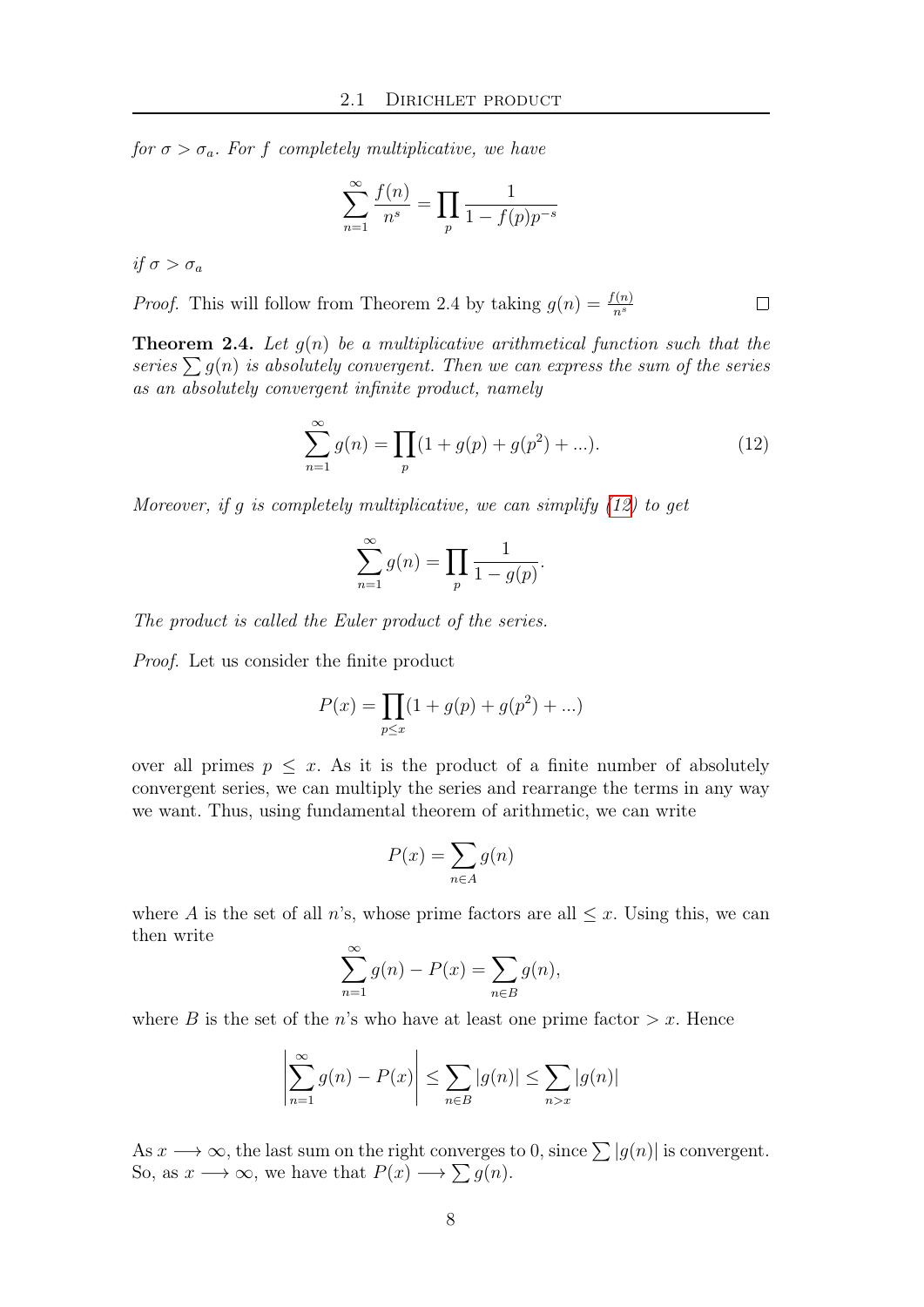We know that  $\prod_{i=1}^{n} (1 + a_n)$ , an infinite product, converges absolutely, if and only if  $\sum a_n$  converges absolutely. In this case, we have

$$
\sum_{p\leq x} |g(p)+g(p^2)+...| \leq \sum_{p\leq x} (|g(p)|+|g(p^2)|+...)\leq \sum_{n=2}^{\infty} |g(n)| < \infty.
$$

Hence, all the partial sums are bounded. Being a series of positive terms, we can use monotone convergence theorem, to conclude the convergence of

$$
\sum_{p} |g(p) + g(p^2) + \ldots|.
$$

This, in return, implies the convergence of the infinite product

$$
\prod_{p} (1 + g(p) + g(p^2) + \ldots).
$$

And when g is completely multiplicative, we know that  $g(p^n) = g(p)^n$  and each series on the right of the original product is a convergent geometric series with sum  $\frac{1}{1-g(p)}$ . To see the convergence of the geometric series, note that  $|g(p)| < 1$ , since  $|g(p^n)| = |g(p)|^n \longrightarrow 0.$ 

 $\Box$ 

**Remark 2.5.** Note that if a Dirichlet series  $G(s) = \sum_{n=1}^{\infty} \frac{g(n)}{n^s}$  satisfies [\(12\)](#page-7-0), then in fact g is multiplicative. To see this, first note that two Dirichlet series  $\sum a_n n^{-s}$ and  $\sum b_n n^{-s}$  are equal if and only if  $a_n = b_n \,\forall n$ .

Now, expanding the right hand side of  $(12)$  and matching the coefficients of  $n^{-s}$ for  $n = p_1^{e_1} \dots p_k^{e_k}$ , gives that

$$
f(n) = f(p_1^{e_1})...f(p_k^{e_k}).
$$

And hence, f is multiplicative.

Now we look at some examples.

Example 2.6. 1. The Riemann zeta function

$$
\zeta(s) = \prod_{p} (1 + p^{-s} + p^{-2s} + ...) = \prod_{p} \frac{1}{1 - p^{-s}}
$$

by Theorem 2.3 with  $f(n) = 1$ .

We have seen in Example 2.1 (1), that

$$
\sum_{n=1}^{\infty} \frac{d(n)}{n^s} = \zeta(s)^2.
$$

Thus, it follows that

$$
\sum_{n=1}^{\infty} \frac{d(n)}{n^s} = \prod_{p} \frac{1}{(1 - p^{-s})^2}.
$$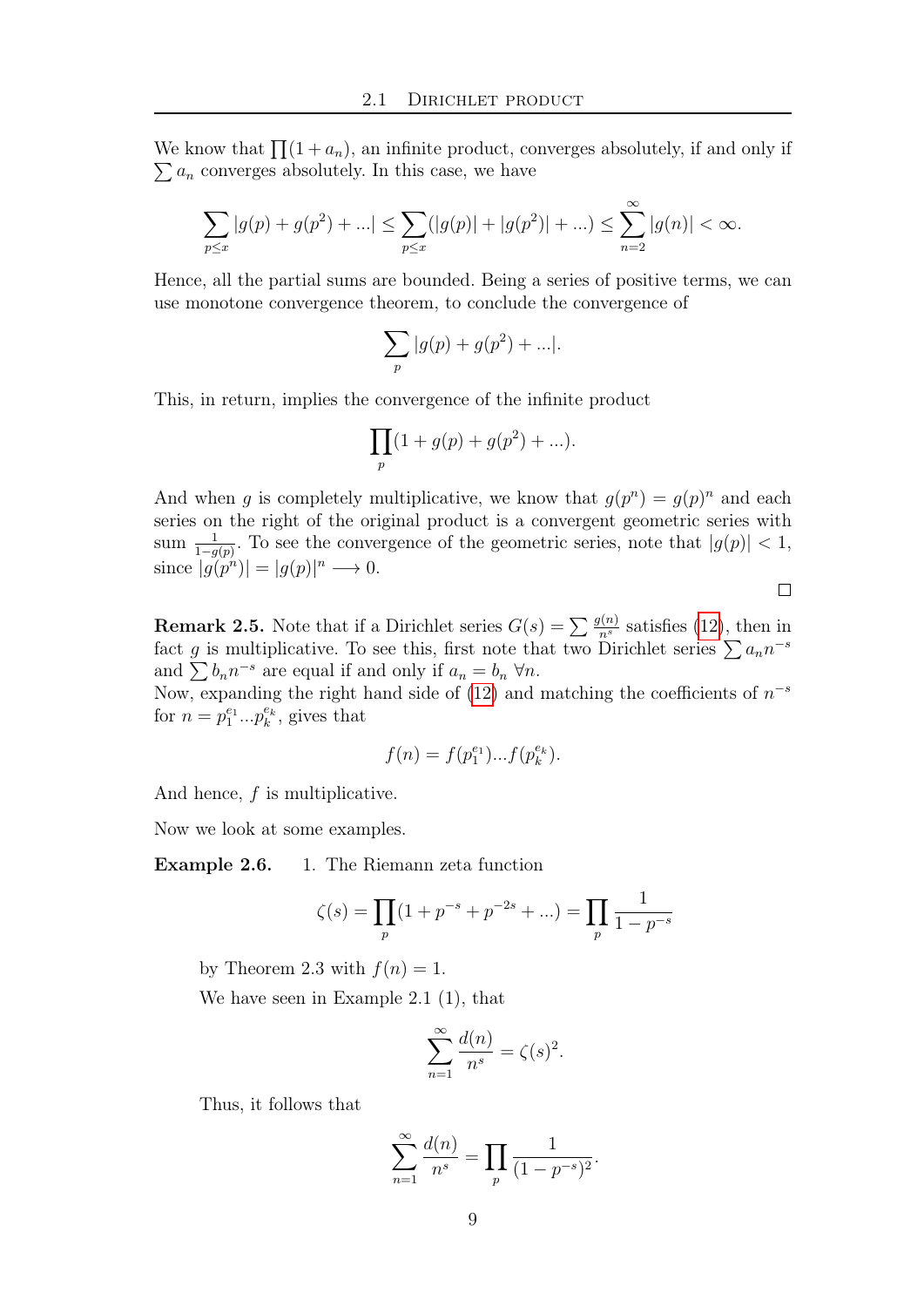On the other hand, recall that for  $|x| < 1$ , we have that

<span id="page-9-0"></span>
$$
\frac{1}{(1-x)^2} = 1 + 2x + 3x^2 + \dots
$$
 (13)

Using [\(13\)](#page-9-0) with  $x = p^{-s}$ , the fact that  $d(p^k) = k+1$  and that  $|p^{-s}| < 1$  for  $Re(s) > 1$ , we get

$$
\zeta(s)^2 = \prod_p (1 + 2p^{-s} + 3p^{-2s} + \ldots) = \prod_p \left( 1 + \frac{d(p)}{p^s} + \frac{d(p^2)}{p^{2s}} + \ldots \right).
$$

2. The Möbius function

Let

$$
\mu(n) = \begin{cases} 0, & \text{if } n \text{ is divisible by a square,} \\ (-1)^k, & \text{if } n = p_1...p_k. \end{cases}
$$
 (14)

Then

$$
\sum_{n=1}^{\infty} \frac{\mu(n)}{n^s} = \prod_p \left( 1 + \frac{\mu(p)}{p^s} + \frac{\mu(p^2)}{p^{2s}} + \ldots \right) = \prod_p (1 - p^{-s}) = \frac{1}{\zeta(s)}.
$$

A very important property of the Möbius function is

<span id="page-9-1"></span>
$$
\sum_{d|n} \mu(d) = \begin{cases} 1, & \text{if } n = 1, \\ 0, & \text{if } n > 1. \end{cases}
$$
 (15)

Equation (15) follows from the Dirichlet product of the two series

$$
\zeta(s) \cdot \frac{1}{\zeta(s)} = 1 = 1 + \frac{0}{2^s} + \frac{0}{3^s} + \dots
$$

The Möbius function is important for the following theorem.

**Theorem 2.7** (Möbius inversion formula). Let  $f, g : \mathbb{N} \to \mathbb{C}$ . Then

$$
f(n) = \sum_{d|n} g(d)
$$

if and only if

<span id="page-9-2"></span>
$$
g(n) = \sum_{d|n} \mu\left(\frac{n}{d}\right) f(d)
$$
 (16)

We also have that  $f$  is multiplicative if and only if  $g$  is multiplicative.

We will give two proofs:

First proof. This proof uses  $(15)$  and goes as follows: Assume

$$
f(n) = \sum_{d|n} g(d).
$$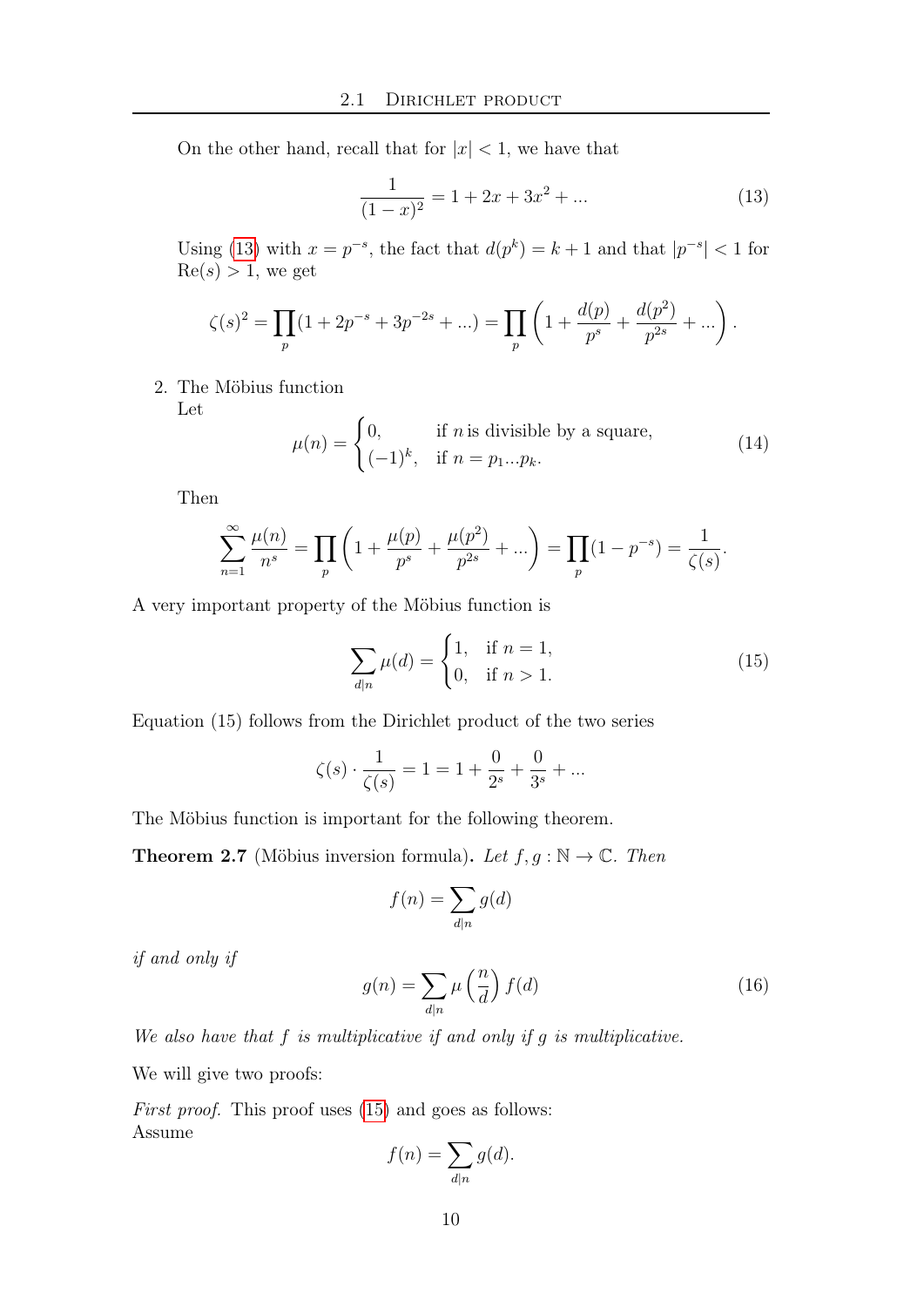We then look at the right hand side of [\(16\)](#page-9-2)

$$
\sum_{d|n} \mu\left(\frac{n}{d}\right) f(d) = \sum_{d|n} \mu(d) f\left(\frac{n}{d}\right) \tag{17}
$$

Then, using our assumption, we get

$$
\sum_{d|n} \mu(d) f\left(\frac{n}{d}\right) = \sum_{d|n} \mu(d) \sum_{\lambda|\frac{n}{d}} g(\lambda) = \sum_{d|\lambda|n} \mu(d) g(\lambda) \tag{18}
$$

On the other hand,

$$
\sum_{\lambda|n} g(\lambda) \sum_{d|\frac{n}{\lambda}} \mu(d) = \sum_{\lambda d|n} \mu(d) g(\lambda).
$$
 (19)

Hence,

$$
\sum_{d|n} \mu(\frac{n}{d}) f(d) = \sum_{\lambda|n} g(\lambda) (\sum_{d|\frac{n}{\lambda}} \mu(d))
$$

Now, use

$$
\sum_{d|\frac{n}{\lambda}} (\mu(d)) = \begin{cases} 1, & \text{if } \frac{n}{\lambda} = 1 \\ 0, & \text{otherwise} \end{cases}
$$
 (20)

to conclude

$$
\sum_{d|n} \mu(\frac{n}{d}) f(d) = g(n).
$$

And every step is reversible. Hence, we have the "if and only if"-statement.  $\Box$ 

Second proof. We use the associated Dirichlet series

$$
F(s) = \sum_{n=1}^{\infty} \frac{f(n)}{n^s}
$$
 and  $G(s) = \sum_{n=1}^{\infty} \frac{g(n)}{n^s}$ .

Then, the property that

$$
f(n) = \sum_{d|n} g(d) \cdot 1
$$

is equivalent to

$$
F(s) = \sum_{n=1}^{\infty} \frac{f(n)}{n^s} = \left(\sum_{n=1}^{\infty} \frac{1}{n^s}\right) \left(\sum_{m=1}^{\infty} \frac{g(m)}{m^s}\right) = \zeta(s)G(s).
$$

Hence,  $G(s) = \zeta(s)^{-1} F(s)$ , and again forming their Dirichlet product, gives us

$$
G(s) = \zeta(s)^{-1} F(s) = \left(\sum_{n=1}^{\infty} \frac{\mu(n)}{n^s}\right) \left(\sum_{m=1}^{\infty} \frac{f(m)}{m^s}\right).
$$